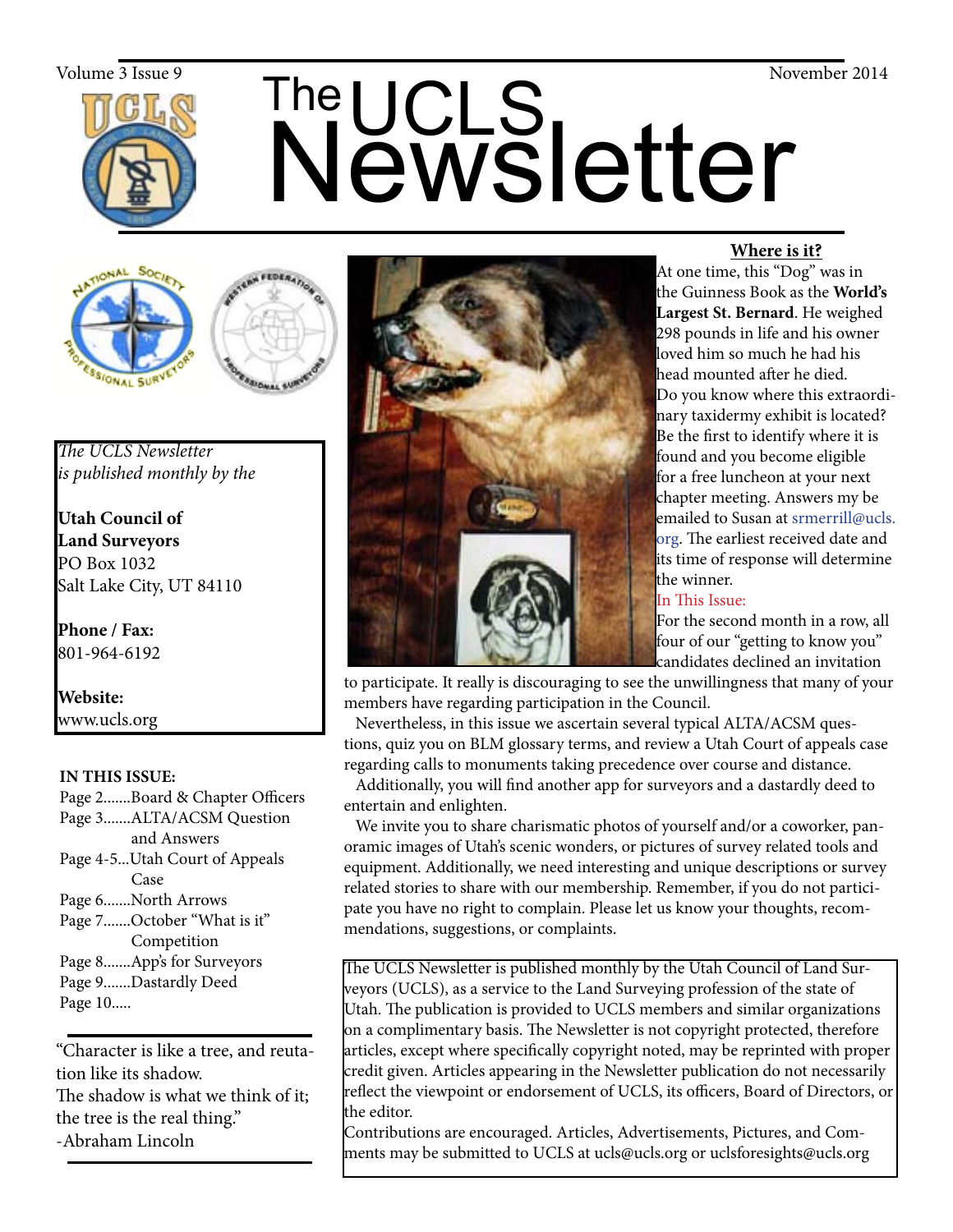## **Utah Council of Land Surveyors Executive Board and Committees**

## **UCLS Executive Board 2014**

**State Chair** Kenneth Hamblin (CC) 59 N. 2120 East Circle St. George, UT 84790 Business: (435) 673-3075 khamblin@infowest.com

#### **State Chair Elect**

Scott Woolsey 43 S. 100 E. Suite 100 St. George, UT 84770 Business: (435) 628-6500 Fax: (435) 628-6553 scottwoolsey@alphaengineering.com

#### **Past State Chair**

Ernest Rowley (GS) 3648 W. 6050 S. Roy, UT 84067 Business: (801) 399-8353 Fax: (801) 399-8316 erowley@co.weber.ut.us

#### **NSPS Governor**

Steven Keisel (SL) 604 S. Blossom Circle Fruit Heights, UT 84037 Business: (801) 468-2043 Fax: (801) 468-2045 skeisel@slco.org

#### **West Fed Representative**

Michael W. Nadeau (SL) 5226 W. Ashland Rose Dr. Herriman, UT 84065 Business: (801) 569-1315 Fax: (801) 569-1319 mikenadeau.ucls@gmail.com

#### **Book Cliffs Chapter President**

Ryan Allred P.O. Box 975 Duchesne, UT 84021 Business: (435) 738-5352 Fax: (435) 738-5722 dallred@ubtanet.com

## **Book Cliffs Chapter Representative**

David Kay 85 S. 200 E. Vernal, UT 84078 Business:(435) 789-1017 Fax: (435)789-1813 dkay@uintahgroup.com

#### **Color Country President**

Todd Jacobsen 2458 Scenic Drive Santa Clara, UT 84765 Business: (435) 627-4124 Fax: (435) 627-4133 tjacobsen@sgcity.org

#### **Color Country Chapter Representative** Roger Bundy 257 Prickley Pear Drive Washington, UT 84780 Business: (435) 673-2918 Fax: (435) 673-2918 rbsurveying@awinets.com

#### **Golden Spike President**

David K. Balling 198 E. Shadowbrook Lane Kaysville, UT 84037 Business: (801) 295-7237 dkballing@msn.com

#### **Golden Spike Chapter Representative**

Val Schultz 2096 W. 5750 S. Roy, UT 84067 Business: (801) 399-8018 Fax: (801) 825-1320 vschultz@co.weber.ut.us

#### **Salt Lake Chapter President**

Brad Mortensen 3268 S. 930 W. Syracuse, UT 84075 Business: (801) 882-6385 btmort@earthlink.net

#### **Salt Lake Chapter Representative** Dale Robinson

12227 S. Business Park Dr., #220 Draper, UT 84020 Business: (801) 523-0100 Fax: (801) 523-0990 drobinson@sunrise-eng.com

#### **Timpanogos President**

Bradly D. Daley 3814 Sage vista Lane Cedar Hills, UT 84062 Business: (801) 566-5599 Fax: (801) 566-5581 bdaley54@msn.com

#### **Timpanogos Chapter Representative**

Jim Kaiserman 1020 Sage Circle Heber City, UT 84032 Business: (435) 657-3222 Fax: (435) 657-3207 jkaiserman@co.wasatch.ut.us

#### **Administrative Secretary**

Susan Merrill PO Box 1032 Salt Lake City, UT 84110 (801) 964-6192 srmerrill@ucls.org

**Treasurer** Brad Mortensen (SL) 3268 S. 930 W. Syracuse, UT 84075 Business: (801) 363-5605 Fax: (801) 363-5604 btmort.earthlink.net

# **Chapter Vice Presidents:**

John R. Slaugh jrs@timberlinels.com **Color Country** Bob Hermandson bobh@bushandgudgell.com **Golden Spike** Chris B. Balling chris.balling@guestar.com **Salt Lake** Joe D. Richardson rsinc2002@hotmail.com **Timpanogos** Kevin Bishop kevin.oakhills@gmail.com

#### **Chapter Secretary/Treasurer**

**Book Cliffs** Arneldon T. Davis ndavis@sbtnet.com **Color Country** Brad Peterson brad@developmentsolutions.co **Golden Spike** Travis Gower gwlsurvey@gmail.com **Salt Lake** Darlene Jeffreys ostaja@me.com **Timpanogos** Chad Poulsen chad@lei-eng.com

#### **Committees & Committee Chairs**

**Legislation** Doug Kinsman dkinsman@co.tooele.ut.us **Education** Dan Perry perrydl@uvu.edu **Publication** Steve Keisel svkeisel@gmail.com **Standards & Ethics** Steve Dale Steve.Dale@wvc-ut.gov

 Tim Prestwich tprestwich@rivertoncity.com **Membership** David Balling dkballing@msn.com **Public Relations** Randy Smith rdsmith@utah.gov **Testing** Darryl Fenn dfenn@merid-eng.com

**Workshop & Convention** Ron Whitehead ron2@washco.state.ut.us **Historical** K. Greg Hansen gregh@haies.net **Construction Survey**

#### David Mortensen DMortensen@bushandgudgell.com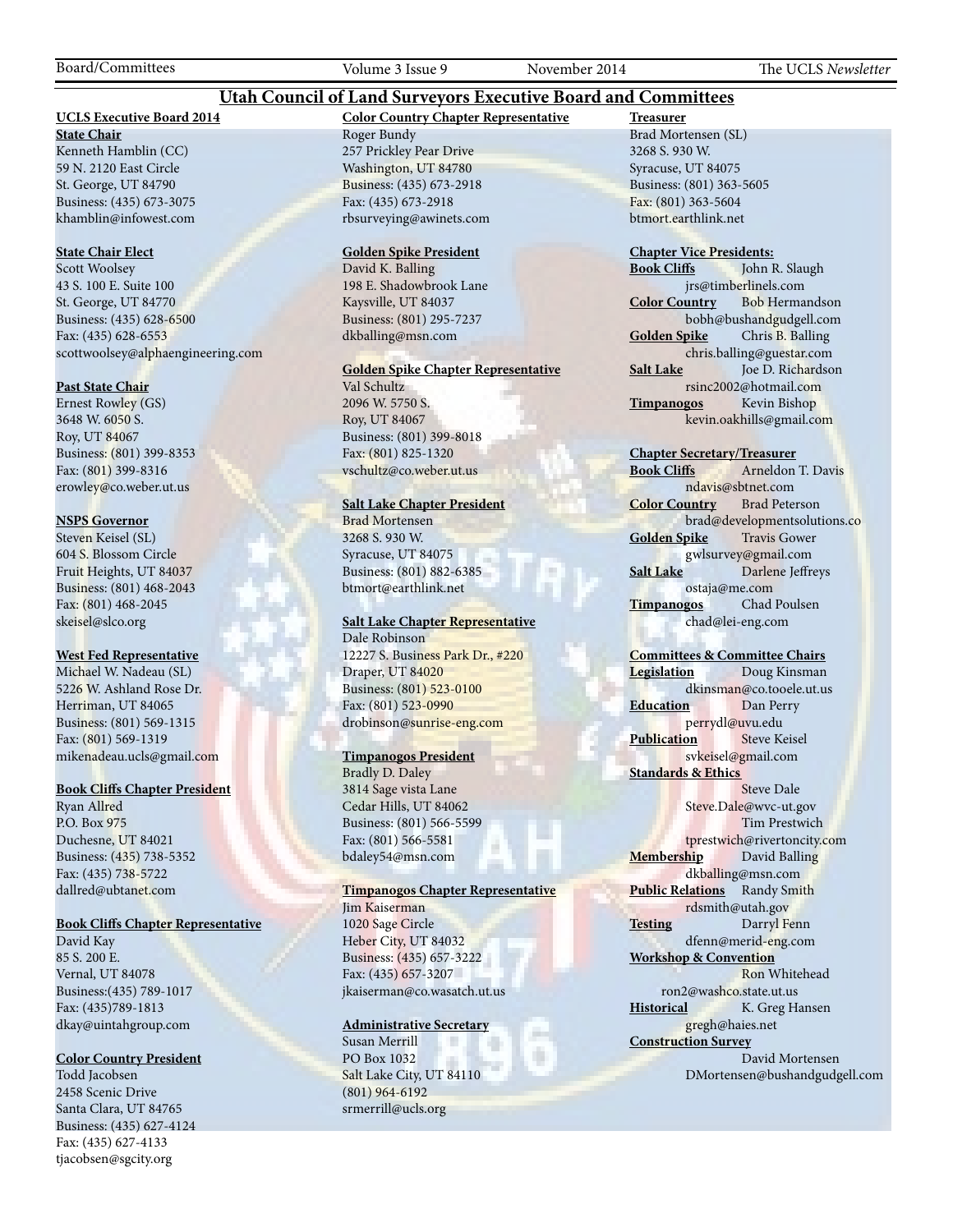## **ALTA/ACSM Question**

## **Question:**

Have you had clients wanting an ALTA survey using a title opinion vs a title commitment? All I was given was basically copies out of an abstract and a two-page title opinion (August 26, 2014) listing restrictions and limitations along with a legal from a title company in 2009.

## **Response:**

In my opinion, "the most current" title opinion should be perfectly acceptable in lieu of commitment - at least until or unless the next version of the standards says otherwise! You would want to reference the source and date of the opinion on your survey, obviously.

## **ALTA/ ACSM question 2**

## **Question:**

It has come to my attention that surveyors in SE Michigan are being inundated with requests for "Modified ALTA" surveys. Apparently, the request, mostly from First American, asks for a glorified mortgage survey with their own certification, and call it a "Modified ALTA." Unfortunately, there are surveyors and lawyers who think this is acceptable. I would like to know if a "white paper" type of document has been prepared. What I am thinking about is a one-page letter cosigned by NSPS and ALTA that defines, in no uncertain terms, that an ALTA/ NSPS Land Title survey is a survey that strictly conforms to the requirements, certification, and intent of the currently published standards. Additionally, any survey having a certification other than the required certification IS NOT an ALTA/NSPS Land Title Survey.

## **Response:**

Maybe this could be one of the ALTA/ACSM FAQs. Just a paragraph stating why there is no such thing as a "modified ALTA" survey.

There has been a trend in the last few years on the part of the various parties to conveyances of commercial property to accept something considerably less than ALTA/ACSM Land Title Surveys as part of securing title insurance. The tactics associated with this trend continue to evolve.

The trend is driven by lenders whose only concerns are in securing "extended coverage" (removal of the standard survey exception) for their policies. Everyone involved in these transactions needs to understand that lenders have only their own proprietary interests in mind - not the buyer's. Although there is nothing inherently wrong with that fact, it results in distortions to the detriment of others - and surveyors are not immune.

## **DO YOU KNOW**

 According to the BLM manual of instructions, the proper name for that line running from one quarter corner to the opposite quarter corner is called the \_\_\_\_\_\_\_\_\_\_\_ of the Section.

A. Center of Section Line B. Quarter Section Line C. Centerline D. Center line of section E. Center Line F. Fractional Line

See Page 8 for correct answer

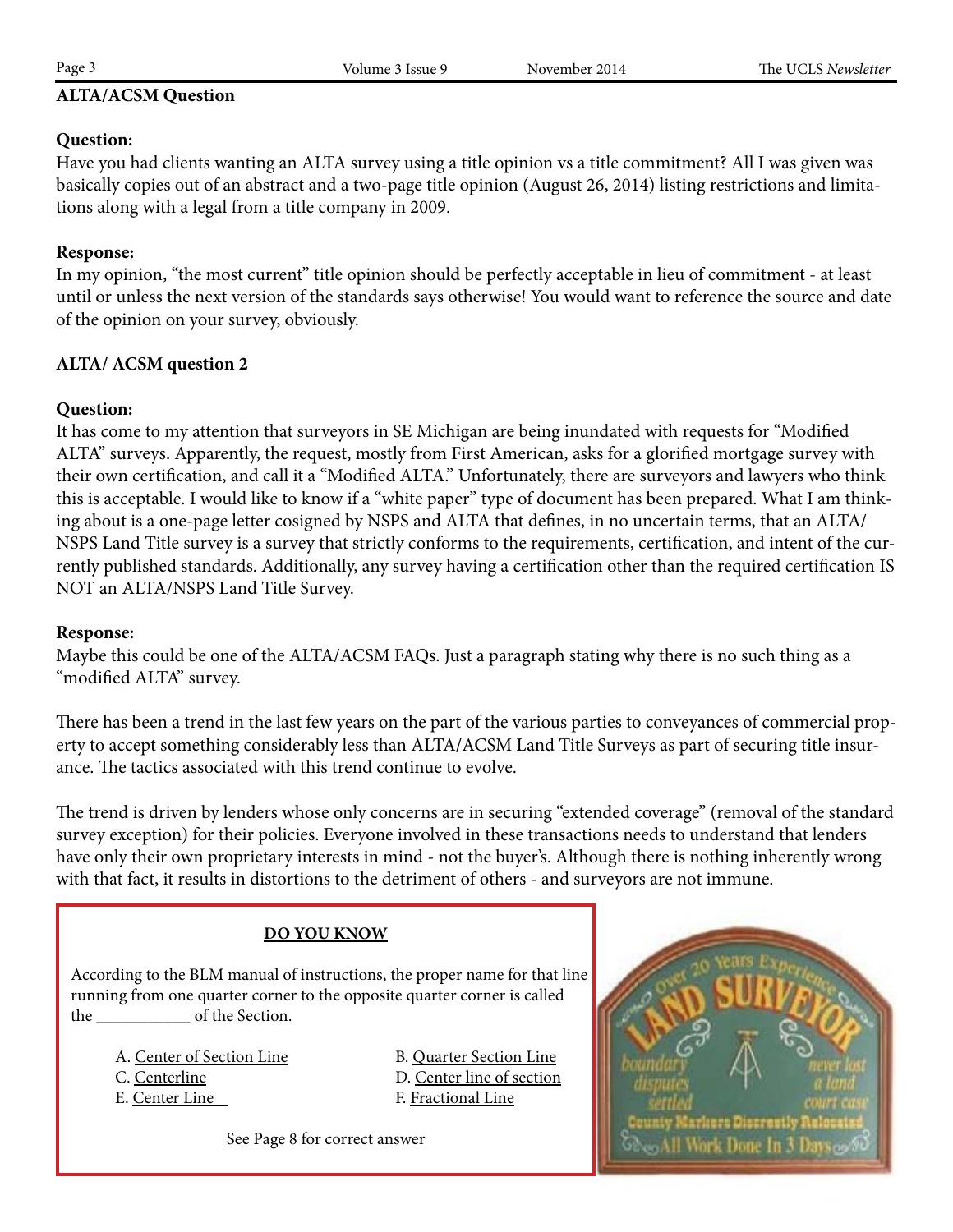IN THE UTAH COURT OF APPEALS Paul W. Clark, as Trustee for the Clark Children's Irrevocable Trust, Plaintiff and Appellee, v. E. Craig Smay and Judith Smay, Defendants and Appellants. OPINION (For Official Publication) Case No. 20020758-CA FILED (January 27, 2005) 2005 UT App 36

Third District, Salt Lake Department

 1This case involves a dispute over a strip of land located in Salt Lake County. The trial court ultimately quieted title to the disputed property in Appellee, concluding that a survey based on the metes and bounds description of a deed controlled over the depiction of a natural monument on a subdivision plat map. We affirm.

## BACKGROUND

2In August of 1909, the Leinket family was deeded a large parcel of land bordering on the Maple City subdivision located in Emigration Canyon in Salt Lake County. The deed described the boundaries of the land by metes and bounds. The Leinkeys then recorded a plat map for the Margarethe subdivision consisting of the same land deeded to them earlier and containing the same metes and bounds description for the entire parcel. However, the Margarethe subdivision plat map also depicted a creek that had not appeared on or been descried in the original Leinket deed, and the depiction of which later proved to be inconsistent with the metes and bounds description of the subdivision's boundaries as well as the boundaries of several lots in the subdivision.

 3Years later, and after the land had passed subsequent owners, and surveyor plotted the Margarethe subdivision's boundaries approximately ninety feet south to correspond to the creek as shown on the 1909 Margarethe subdivision plat map. Vis-a-vis the neighboring Maple City subdivision, the new survey, done in 1967, showed the boundaries of the Margarethe subdivision to overlap the Maple City subdivision.

 4Between 1972 and 1990, Appellants E. Craig and Judith Smay acquired certain parcels of land that they believed were entirely within the Maragarethe subdivision. However, none of the deeds to the Smays were simple conveyances of particular lots in the subdivision as shown on the original subdivision plat map. Some of the deeds contained metes and bounds descriptions of the boundaries as "relocated" by the 1967 survey to reflect the placement of the creek drawn on the subdivision plat map, while others referred to lot designations as modified by the 1967 survey. From 1995 to 1996, Appellee Paul Clark acquired real property within the Maple City subdivision without knowledge that, according to the 1967 survey, the boundaries of his property in the Maple City subdivision were overlapped by the Smays' property. I need, a ninety-foot wide strip of the property Clark purportedly acquired is claimed by the Smays. The Smays argue that, according to the boundaries identified in the 1967 survey they relied upon when purchasing the land, they own the disputed strip. Conversely, Clark argues that, according to the Maple City subdivision plat that he relied upon when purchasing the land, and consistent with the boundaries of the Margarethe subdivision as established by the metes and bounds description stated on the original subdivision plat map, he owns the ninety-foot strip of land. Moreover, Clark contends that the 1967 survey is fundamentally flawed because the boundaries of the Margarethe subdivision should be defined according to the metes and bounds description contained on the Margarethe subdivision plat map, rather than in relation to the location of the creek.

**5**Clark commenced an action against the Smays to quiet the title to the strip of land. The trail court entered judgement for Clark, concluding that the creek was not a monument called to in any of the legal descriptions of the property nor on the Margarethe subdivision plat map. The court also reasoned that the metes and bounds description found in the original 1909 deeds and subdivision plats gave a more reliable description of the subdivision boundaries than did the 1967 survey's placement of the property boundaries in relation to the location of the creek. It quieted the parties' titles accordingly. The Smays appeal.

Case Article continued on page 5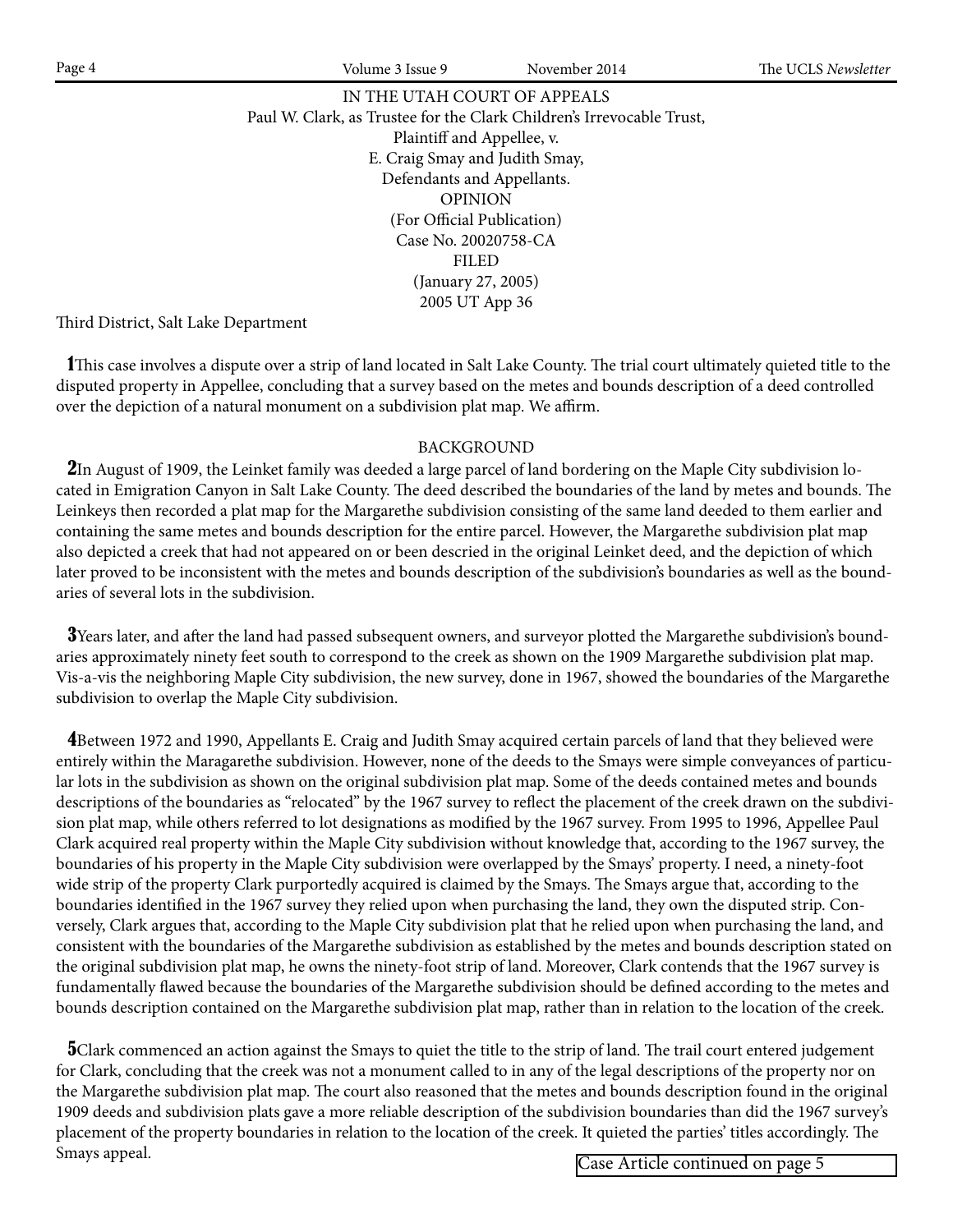Case Article continued...

## ISSUE AND STANDARD OF REVIEW

 6We must decide whether the boundaries of the land should be defined by the metes and bounds description of the Margarethe subdivision found in the 1909 deed and subdivision plat or whether they should be defined in relation tot he creek, as portrayed on the Margarethe subdivision plat map and placed by the 1967 survey. If the boundaries are defined by the metes and bounds description, as Clark contends, Clark owns the disputed land. If the boundaries of the Margarethe subdivision are adjusted to match the location of the creek as represented on the Margarethe subdivision plat map and as placed by the 1967 survey, the property belongs to the Smays.

 7Whether the creek qualifies as a called-to monument and whether the creek's location- as a called-to monument- prevails over the metes and bounds description are questions of law. See Williams v. Oldroyd, 581 P.2d 561, 562 (Utah 1978) (concluding as a matter of law that when a metes and bounds description conflicts with a call to a monument, the monument takes precedence over a call of course or distance); Achter v. Maw, 27 Utah 2d 149, 493 P.2d 989. 993 (1972) (concluding as a matter of law that the edge of the rim of a canyon wall qualifies as a monument). Accordingly, we give no deference to the trial court and review its decision for correctness. See State v. Pena, 869 P.2d 932, 936 (Utah 1994) ("Controlling Utah case law teaches that 'correctness' means the appellate court decides the matter for itself and does not defer in any degree to the trial judge's determination of law.").

#### ANALYSIS

8Generally, "in interpreting legal descriptions, a call to a monument or marker takes precedence over courses and distances." Mahas v. Rindlisbacher, 808 P.2d 1025, 1026 (Utah 1990). The Smays argue that a monument need only be depicted on the subdivision plat map and need not be expressly called to for the monument to control the location of the land's boundaries. As a result, they argue that because the creek is depicted on the Margarethe subdivision plat map, the creek qualifies as a called-to monument and, thus, the location of the creek controls over the metes and bounds description. Therefore, we must determine whether the Margarethe subdivision plat map's depiction of the creek constitutes "a call to monument or marker." ld. We note both that the creek is not referred to- is not literally "call[ed] to"- as part of any legal description, as in the classic case, and that the portrayal of the creek on the plat map appears to be a rough freehand drawing rather than an exact depiction marked with measurements and angles. Nor is it tied at any point to the metes and bounds description or to the corner or boundary of any demarcated lot.

 15In the case before us, the legal description of the land does not include the creek as a point on-or course along- the boundary, nor does it clearly designate and accurately describe the creek's location. Rather, the creek is roughly drown on the Margarethe subdivision plat map, and its depiction is not inherently more reliable than the metes and bounds description. Here, there is no presumption that the boundaries should be formed primarily by reference to the creek's location because the creek is not actually called to in the subdivision plat, the plat map is devoid of any angles or measurements connecting the creek to the boundaries of the land, and the only indication that a creek even exists in the area is the freehand drawing of it on the plat map. Moreover, the key metes and bounds description mirrors a previous deed and corresponds perfectly with the boundaries of the neighboring subdivision.

## CONCLUSION

**16**The creek is not mentioned as a point on, or course along, the subdivision boundary. It is only sketched onto the subdivision plat map. Given the low-key nature of the creek's depiction, it is reasonable to assume that the original subdivision developer intended for the metes and bounds description to form the boundaries of the disputed land, unvaried by their position relative to the unmentioned creek. We agree wit the trial court that the metes and bounds description controls because the creek, even if regarded as a natural monument, was not called to in any of the pertinent legal descriptions.

17Affirmed.

See www.utcourts.gov/opinions/appopin/clark012705.htm for complete appeal

## **WHAT A MICKEY MOUSE MOUNUMENT!**

UCLS member Dennis Carlisle contributed this photo. It was Dennis's daughter that found the monument while on a recent trip to Disneyland.

 Our thanks to Dennis for sharing a wonderful picture and for raising a daughter who knows her stuff.

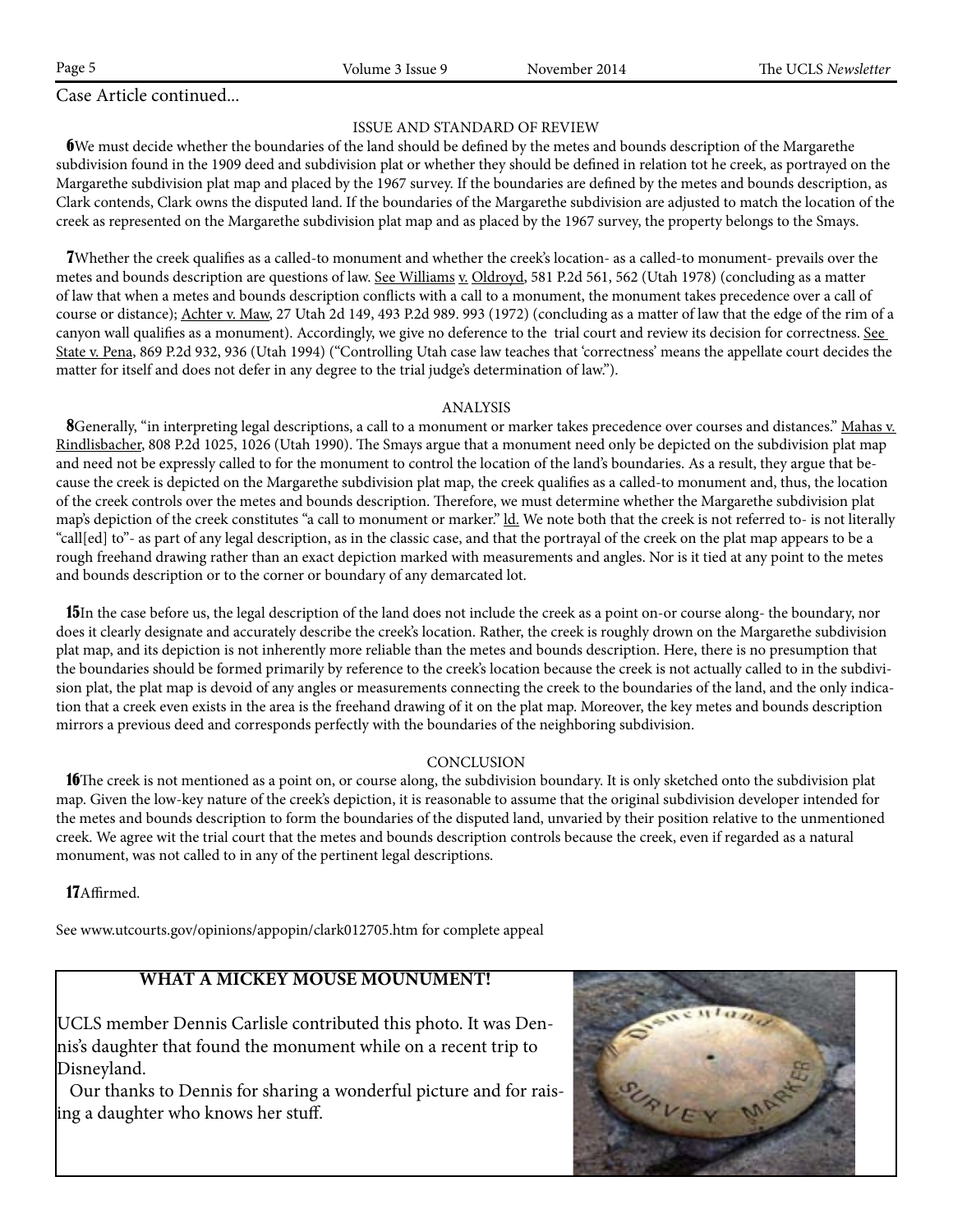## **Which North Arrow belongs to which company?**



Answers on page 7





## *A SIGNIFICANT CONTRIBUTION*

The work of surveyors is unheralded – done quietly, efficiently and taken for granted. But more than great projects come from our skills. Nations have been guided by surveyors. *One* organization chronicles this story. *Surveyors Historical Society* makes a significant contribution to the collective knowledge of our profession, by preserving and perpetuating the achievements of surveyors throughout centuries. You should join.

> *SURVEYORS HISTORICAL SOCIETY www.SurveyorsHistoricalSociety.com*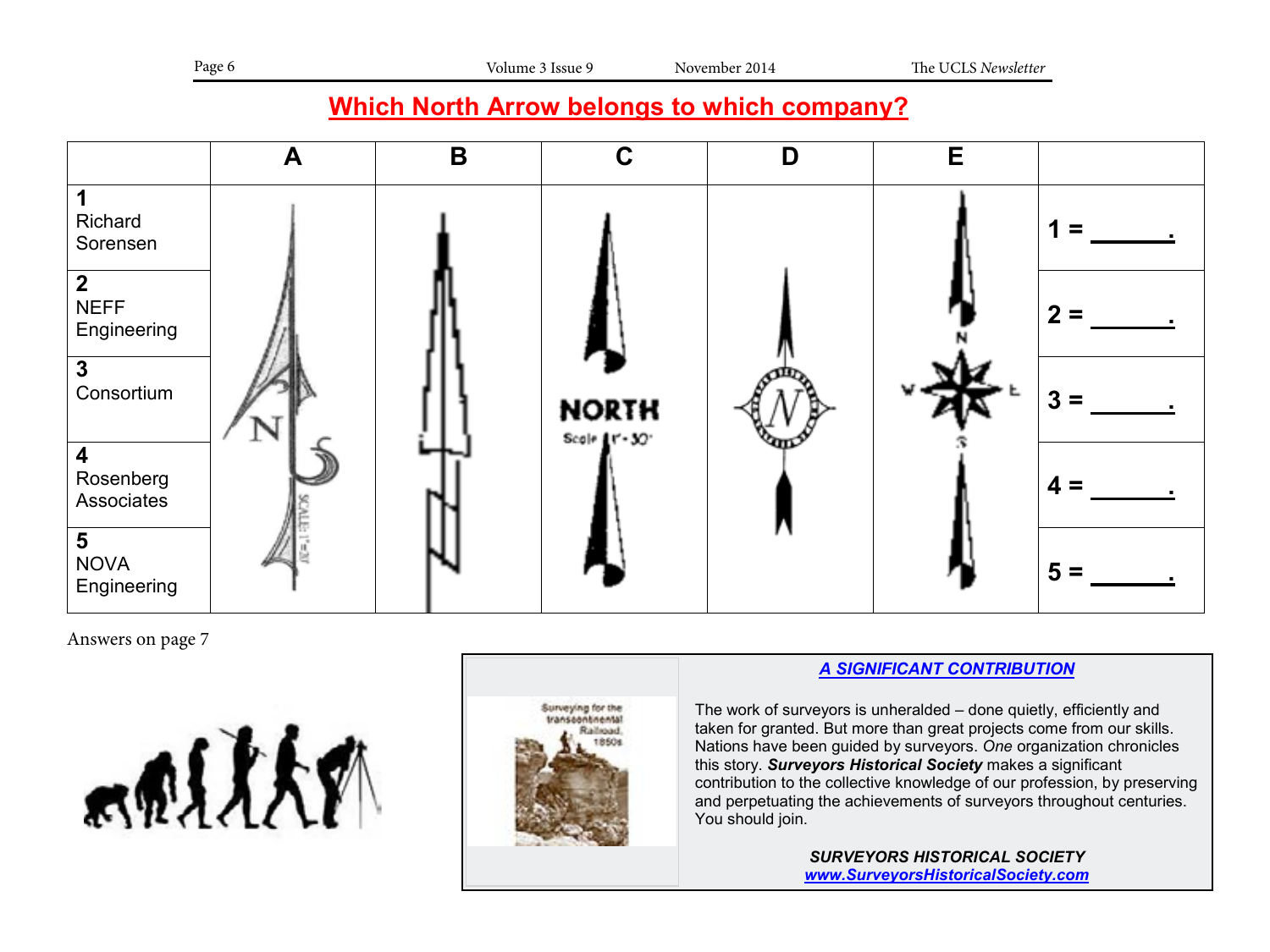## **October "What is it" Competition**



 The Monroe LN-160X mechanical calculator was designed by Frank Baldwin and first marketed in 1911. It gradually evolved over the years to include electrically driven models. They combine the crank-driven stepped-gear mechanism with a full-keyboard, allowing for fast setting of numbers and rapid calculation. Numbers are set on the keyboard. Pressing a key moves a mechanism to engage the number of teeth on a stepped gear corresponding with the number printed on that key. Turning the grey-handled crank on the right one way adds the set number to the accumulator register (the row of windows second from the top), and turning the crank the other way subtracts the set number from the accumulator. The crank was turned multiple times for multiplication and division.

It was much quicker and easier than performing the calculations by pencil and paper.

 UCLS members suggested several names for the mechanical contraction; including TIM (time is money), CURTA, Comptometer, WANG hand-crack, and Monroe.

 The first to correctly identify the calculator and also describe its purpose was Arthur LeBaron. Arthur was followed by Corbin Van Nest, Peter Murphy, Cloey Wall, and Lynn Peterson.

#### **NEWSLETTER CORRECTIONS Which North Arrow belongs to which company is a set of the set of the set of the set of the set of the set of the set of the set of the set of the set of the set of the set of the set of the set of the set of the set of t**

The last sentence in the ELECTION CONTROL article - By Randy Miller article, as  $\mathbf{R}$  and  $\mathbf{R}$  and  $\mathbf{R}$  article  $\mathbf{R}$  are  $\mathbf{R}$  and  $\mathbf{R}$  are  $\mathbf{R}$  and  $\mathbf{R}$  are  $\mathbf{R}$  and  $\mathbf{R}$  are  $\mathbf{R}$ published in the October Newsletter, was unintentionally deleted. The last paragraph should have been as follows: **1**

ELECTION CONTROL - By Randy Miller

**Randy Miller, PLS works for the US Forest Service in Ogden. In 2010, he ran as an** independent candidate for Davis County Surveyor to punctuate the irrelevance of party affiliation to professional responsibility. **Nearly 4,000 Democrats abstained from vot-2** ing in that race because they voted straight party. exause they voted straight party.

UCLS apologizes for the oversight.

**NSPS stolen equipment registry** You may not be aware that NSPS offers a registry for any NSPS member to use for listing **4** stolen equipment, and for members to check if they are approached to purchase equipment from unknown sources. Anyone wishing to utilize the NSPS registry can access it by using **5**  $\overrightarrow{h}$  the link,

http://www.nsps.us.com/index. cfm?fuseaction=Page.viewPage&pageld=676& parentID=525&nodelD=2



Answers to North Arrow Question 1=B; 2=E; 3=C, 4=A, 5=D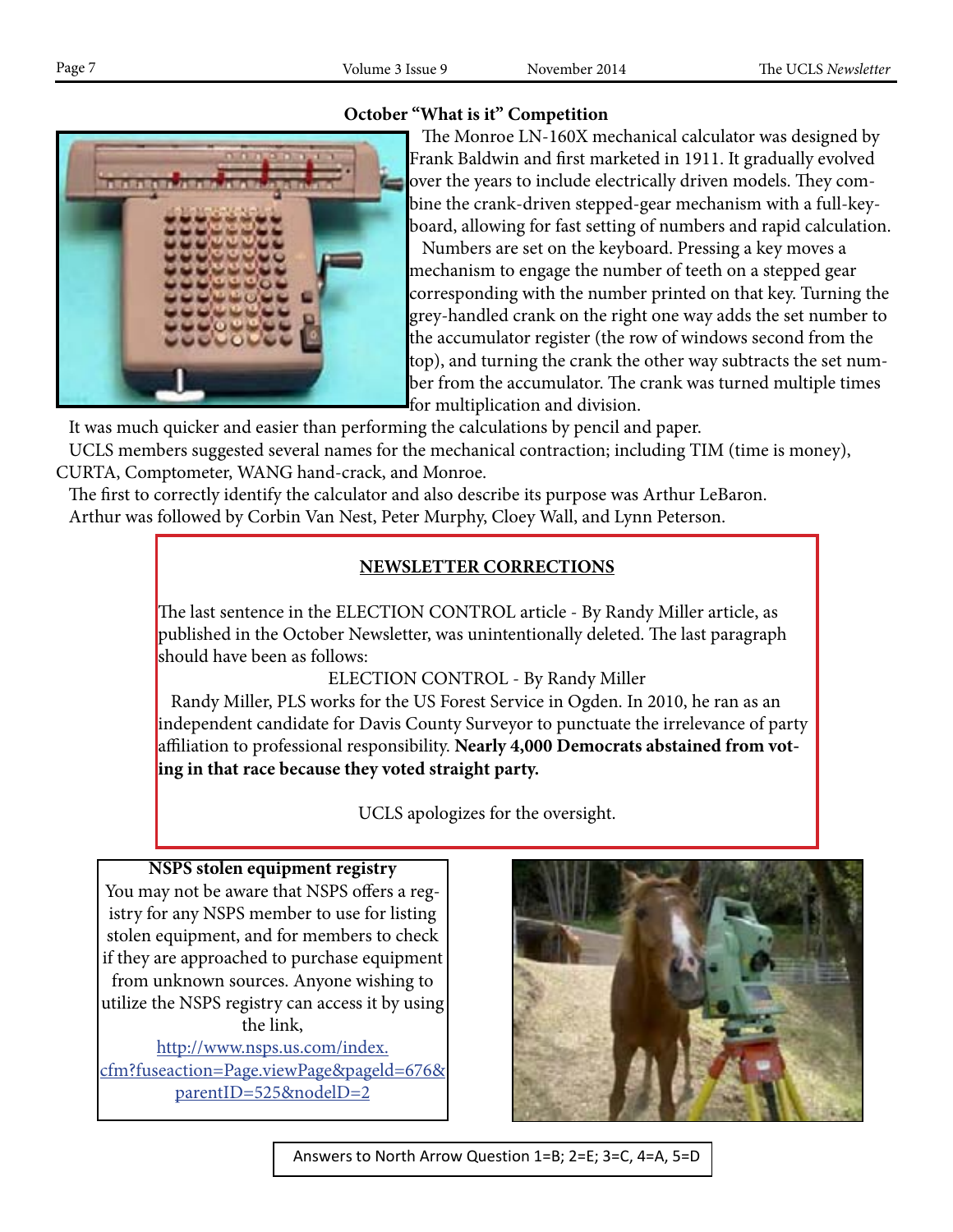## **DO YOU KNOW - ANSWER**

 According to the BLM manual of instructions, the proper name for that line running from one quarter corner to the opposite quarter corner is called the **Center Line** of the Section.

Although it may be a grey area, the manual does provide references to:

Center Line - 37 times Fractional Line - 0 times

Center of Section Line - 0 times Quarter Section Line - 2 times Centerline - 4 times Center line of section - 1 time

 **Manual**, General Rules, Ch. 1-29. (pg. 13-14)

 That the **center lines** of a regular section are to be ascertained by running straight lines from the quarter-section corner on one boundary of the section to the corresponding corner on the opposite section line.

*Our thanks to Mr. Dan Webb for the insightful training.*

# APP's for SURVEYORS

**Land Surveyor** 

Description: Have you ever wanted to know the distance between buildings, or to measur the length of the back yardLand Surveyor is a simple tool ...

Masters ITC Software - Current Version 1.2 Tools

Write a Review FREE

Land Surveyor is a simple tool for measuring the distance between two points using a GPS receiver on your phone.

Land Surveyor is an android

app free for download available on Google play for android devices including IdeaTV (ideatv K91), Moto G (XT1028), Galaxy S4 (GT-I9508), PC- TS507N1S

Download

#### Description

Have you ever wanted to know the distance between buildings, or to measure the length of the back yard?

Land Surveyor is a simple tool for measuring the distance between two points using a GPS receiver on your phone.

#### To measure:

Wait for green light of the GPS signal indicator (Accuracy) and press "Start" at the first point. Move to the second point and tap "Finish" button.



Please let us know if you have a favorite App!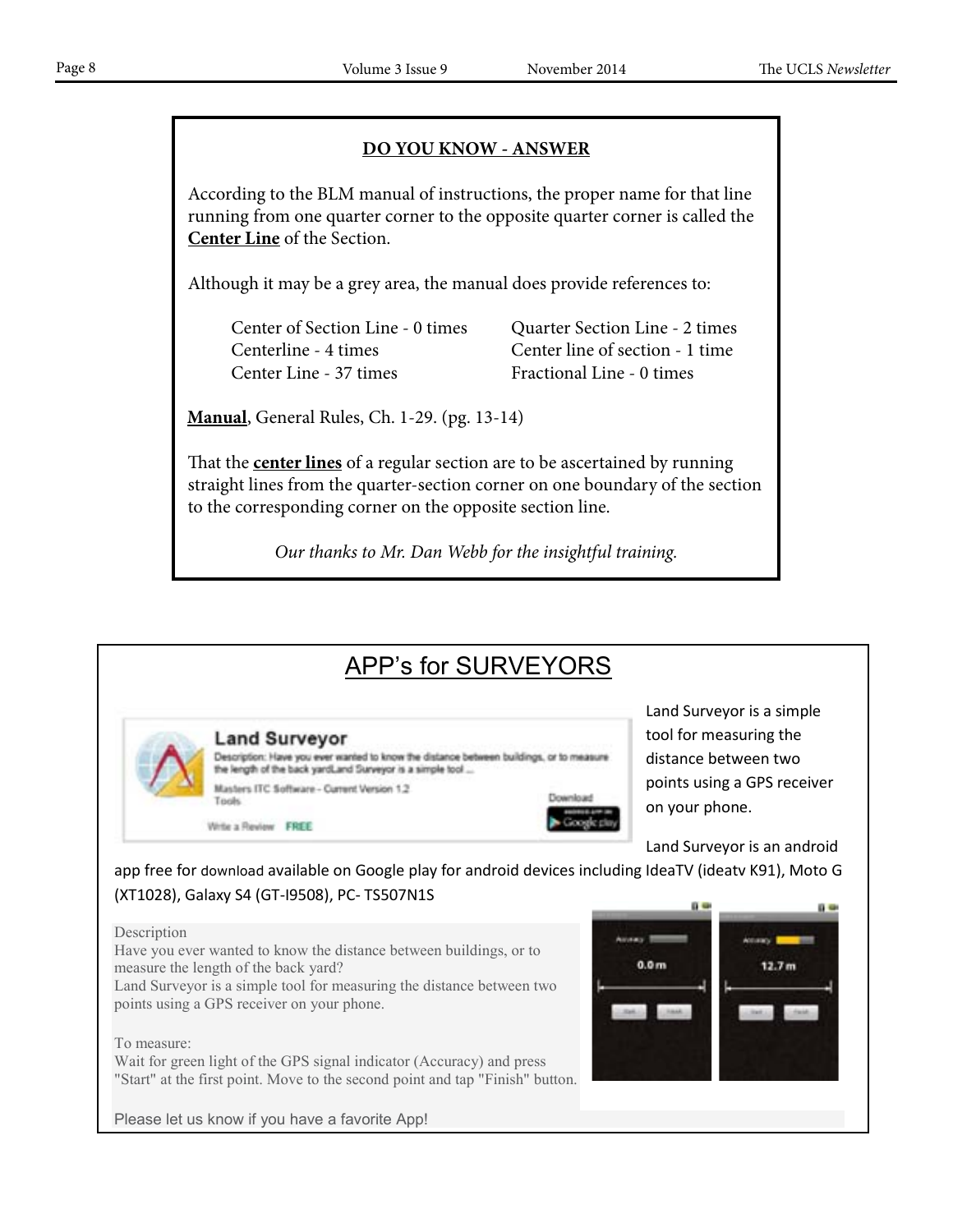COUNTY OF DAVIS  $)$   $881$ 

I, Sheryl White, being first duly sworn, depose and eay:

1. That I am a Deputy County Recorder for Davis County, State of Utah.

2. That on April 23, 1984, Virginia J. Hatton came into the Davis County Recorder's Office and presented a quit claim deed and asked that it be recorded. The quit claim deed was signed by herself, and the grantees were David Jacobs Hatton and Mary Alayne Brown, of 3563 West 4650 South, West Valley, Salt Lake County, Utah

3. Virginia J. Hatton paid the reconding tees and the quit claim deed was entered as number 669964 in Book 986, at Page 1060 at 2:52 p.m. The document was notarized and appeared to be in proper order.

> 4. The description on the quit claim deed was as follows: All of Lot 23, Glen Oaks Subdivision

On the very next morning after the decument was  $5.$ recorded, namely April 24, 1984, Virginia J. Matton again same into the Davis County Recorder's Office, indicating that she wished to add an address to the quit claim deed for taxation purposes. She then said that she wished to take the document back and did not wish to have it recorded. I told her that it had already been recorded, and she was too late in her inquiry. At that time, she took the document, tore it up and began to eat it. It was not possible to retrieve the document.

6. Due to the unique nature of the occurrence, as described above, and the fact that the document had not yet been microfilmed, but yet an entry had been made and the document recorded it was the opinion given to me by the County Attorney's Office that an affidavit of this type should be filed in the place of the original document.

DATED this  $\frac{\partial \mathcal{A}}{\partial h}$  day of April, 1984.

Deputy County Recorder Affiant